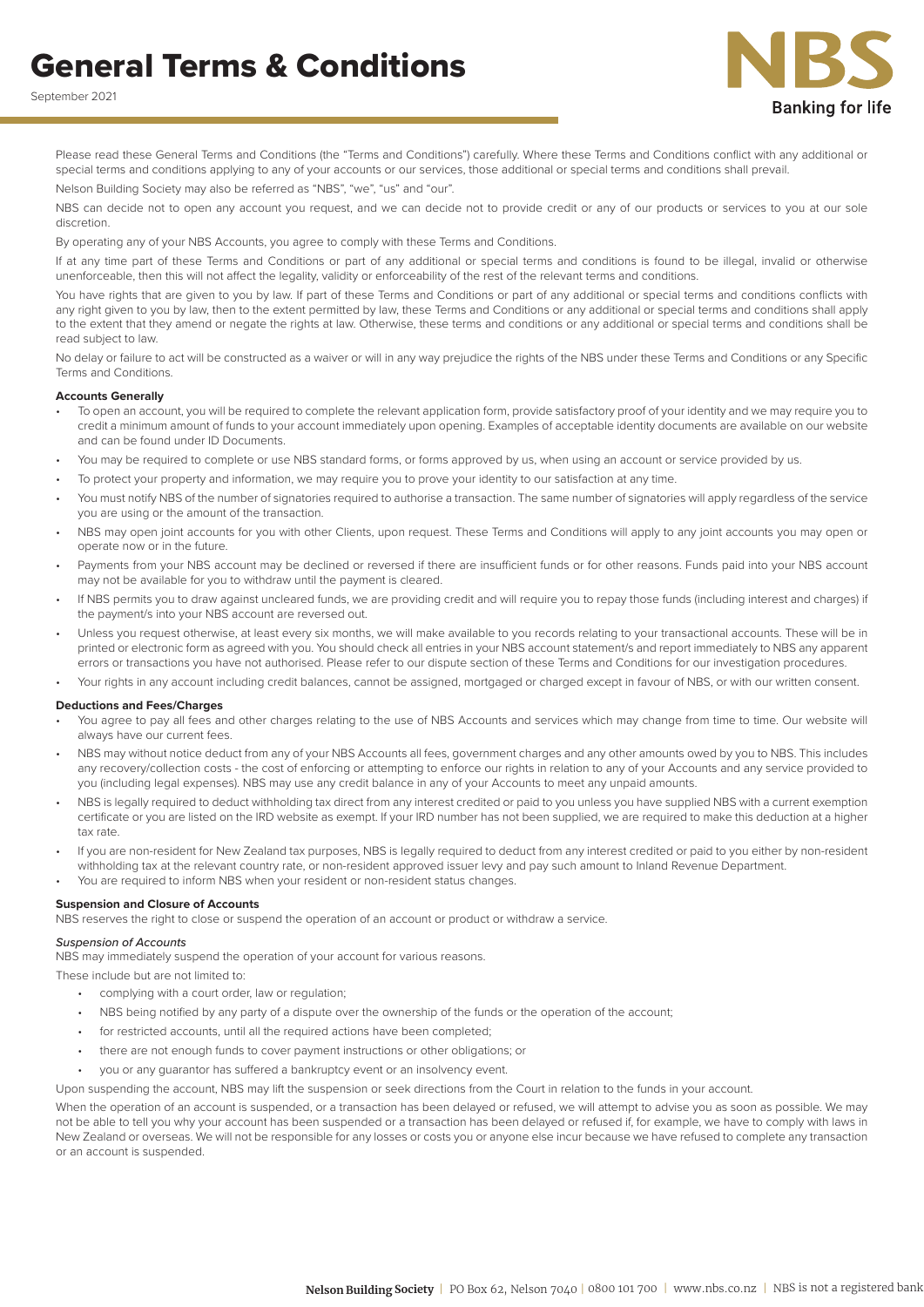## *Closure of Accounts*

We will not normally close your account unless we have given you 14 days' notice in accordance with the Notifications section of these Terms and Conditions. However, NBS may close your account immediately in some circumstances. These include but are not limited to:

- complying with a court order or any law or regulation;
- if you have fraudulent activity related to your account;
- if you have breached NBS terms and conditions;
- if you have acted abusively towards NBS staff;
- we believe or suspect you're using your accounts in a manner that is inappropriate, or unlawful;
- your account has never been used, or has not been used for an extended period; or
- we learn of your or any guarantor's death or lack of legal capacity.

When an account is closed, we will request that you return or destroy any NBS Debit Mastercard relating to that account. If there are any funds remaining in your account or any interest owing to you at the time of closure, we will return these funds to you (provided they are not in dispute). However, NBS will deduct any fees or interest owing.

## **Privacy**

- NBS collects personal information about you. The personal information collected is to enable you to open and operate an account with NBS, to obtain the use of other NBS products and services, use personal information for security reasons and investigations and to comply with the law.
- NBS will provide personal information to third parties such as credit reporting agencies, where we gain and share information, and anyone who assists us to deliver our products and services.
- The personal information we collect will be held electronically in facilities in New Zealand through a third party service provider.
- If you choose not to provide your personal information or provide incorrect personal information, it may affect the products or services we can provide you.
- You have rights of access to, and correction of, personal information supplied to and held by NBS.
- NBS may use any personal information about you to advise you about any other products or services offered or promoted or endorsed by NBS.
- If you do not want NBS to share your personal information with third party service providers for marketing purposes, (eg NBS market research and analysis on our brand, products and services or third party service providers' advertisements) you can unsubscribe from NBS marketing emails.

For further information on how we collect and handle your information, please view our Privacy Statement available on our website.

## **Authority to Operate**

- NBS will not be liable to you or any other person for any transaction(s) carried out by a person with authority to operate your account.
- Any variation to the Signing Authority may not be effective until the request has been accepted and processed by NBS.
- You authorise NBS to act on any telephone, text message, internet or email instruction received by us which is or is purported to be given by you or any person authorised by the Signing Authority to operate your account.

## **Special Rules Applying To Particular Accounts**

- Partnership/Firm Accounts Unless otherwise agreed with NBS in writing, the partners of the partnership or the proprietors of the firm are jointly and severally liable to NBS for all amounts owing in relation to the Partnership or Firm Accounts. Any one or more of them may be required to pay all the funds owed.
- Joint Accounts Unless otherwise agreed with NBS in writing, Joint Account holders are jointly and severally liable to NBS for all amounts owing in relation to the Joint Accounts. Any one or more of them may be required to pay all of the funds owed. If one of the Joint Account holders dies, NBS is authorised to pay the survivor(s) any credit balance in the Account. The survivor(s) will remain liable for any liabilities to NBS. If a dispute arises between Joint Account holders, you must advise NBS immediately and seek independent legal advice. NBS shall have no liability to you for any action taken on the instructions of any one of the Joint Account holders and may prevent you from using your Joint Account until all Joint Account holders confirm to NBS in writing that the dispute has been resolved.
- Society, Lodge or Club Accounts Unless otherwise agreed with NBS in writing, where the Society, Lodge or Club is unincorporated, those parties who have Signing Authority are jointly and severally liable for all amounts owing in relation to the Society, Lodge or Club Accounts. Any one or more of them may be required to pay all the funds owed.
- Trust/Estate Accounts Unless otherwise agreed with NBS in writing, all trustees of any Trust, and the executors or administrators of any Estate, are jointly and severally liable for any amount owing to NBS in relation to the Trust or Estate Accounts. Any one or more of them may be required to pay all the funds owed. In the case of a Trust, the trustees will not allow the Trust Deed to be amended unless NBS agrees. The trustees or the executors or administrators, as the case may be, will advise NBS of the resignation or appointment of any trustee, executor or administrator and ensure that any new trustee, executor or administrator agrees to be bound by the terms and conditions applicable to the Account.

#### **Electronic Payments**

This section refers to payments in general made by NBS' Internet Banking, Mobile Banking, Automatic Payment, Direct Debit and Direct Credit services for which NBS has specific Terms and Conditions. The NBS Electronic Banking Terms and Conditions are available on our website.

- NBS will endeavour to effect payments as instructed but accepts no liability for any inaccuracy or delay in payment, or for any refusal or omission to make any payment due to circumstances beyond our reasonable control. We may also stop or alter a payment without notice if circumstances require us to do so.
- You are responsible for ensuring sufficient funds are available in the account on any required payment date. If the payment is missed, for any reason, then it is your responsibility to make sure the payment is subsequently made.
- Payments may still be made if the payment date falls on a non-banking day, providing sufficient funds are available in the account. However, the payment will be processed on the next working day.
- You may not be able to stop or reverse an electronic payment once it has been made. Payments you have made in error can only be recovered from the account they have been paid into with the consent of the account holder. We will endeavour to recover payments made in error.

#### **Automatic Payments**

- NBS accepts no responsibility or liability for the accuracy of the information contained in the payment information fields on the Automatic Payment Authority, or for failure to transmit such information in the manner requested due to circumstances beyond our reasonable control.
- NBS may determine the order of priority of payments from any account.
- An Automatic Payment Authority may be terminated or reduced without prior notice to you. In most cases, the Automatic Payment Authority will remain in effect in respect of all payments made in good faith, until notice of death, bankruptcy or cancellation is received by us.
- If you set up an Automatic Payment through Internet or Mobile Banking, you can cancel it the same way or through an NBS Branch. If you set up an Automatic Payment through a Branch you will need to make a request to a Branch to cancel it for you. The cancellation of an Automatic Payment must be requested at least one working day before the payment is due.
- The paying bank may reverse Automatic Payments received by you after a payment date. The New Zealand Bankers' Association Interchange and Settlement Rules apply to the reversal of such Automatic Payments. Should an Automatic Payment be reversed in accordance with these rules, NBS will debit your account with the amount of the reversal.